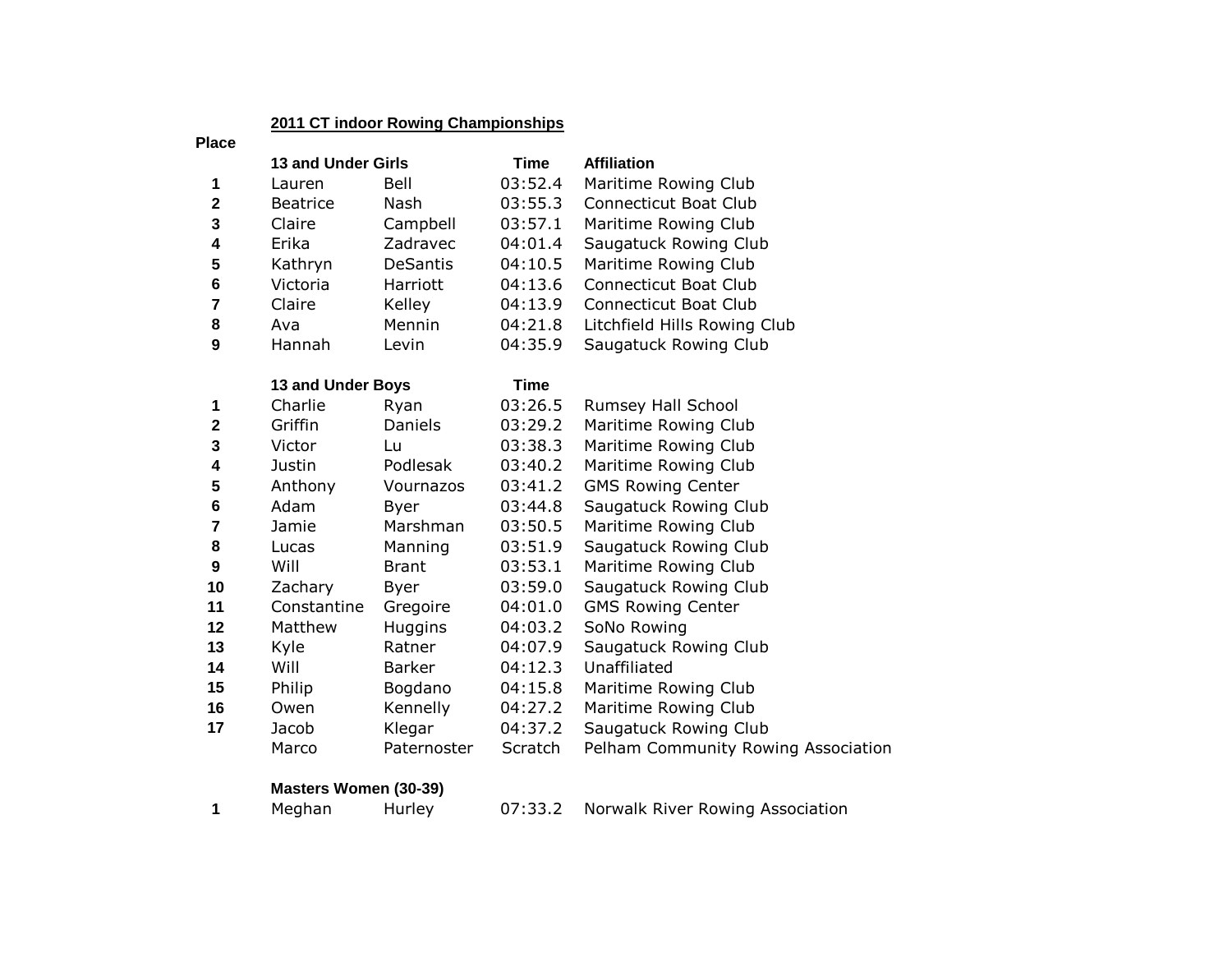|                     |                                                       | <b>Masters Women Lwt (30-39)</b> |                    |                                                      |
|---------------------|-------------------------------------------------------|----------------------------------|--------------------|------------------------------------------------------|
| 1                   | Stephanie                                             | Hedges                           | 07:59.9            | Norwalk River Rowing Association                     |
| 1<br>$\overline{2}$ | Sr. Master Women (40-49)<br>Susan<br>Ellen            | Pavlakis<br>Connell              | 09:01.1<br>09:42.4 | <b>GMS Rowing Center</b><br><b>GMS Rowing Center</b> |
|                     |                                                       | Sr. Master Women Lwt (40-49)     |                    |                                                      |
| 1                   | <b>Vet Women A (50-59)</b><br>Catharine               | Labine                           | 07:47.3            | Norwalk River Rowing Association                     |
| 1                   | Vet Women A Lwt (50-59)<br>Sharon                     | Macey                            | 08:52.8            | Maritime Rowing Club                                 |
| 1                   | <b>Vet Women B (60-69)</b><br>Liz                     | Turner                           | 08:14.0            | Saugatuck Rowing Club                                |
|                     | Vet Women B Lwt (60-69)<br><b>Vet Women C (70-79)</b> |                                  |                    |                                                      |
| 1                   | Vet Women C Lwt (70-79)<br>Eve                        | Green                            | 09:26.6            | Saugatuck Rowing Club                                |
| 1<br>$\overline{2}$ | Masters Men (30-39)<br>Shaun<br>Paul                  | Woof<br>Fitzgerald               | 06:14.9<br>06:24.4 | Rower's Coloring Book<br>Riverfront Recapture, Inc.  |
|                     | Masters Men Lwt (30-39)                               |                                  |                    |                                                      |
| 1                   | Sr. Masters Men (40-49)<br>Gym                        | Peeu                             | 06:29.8            | Earthinjustice RC                                    |
| 2                   | <b>Kirk</b>                                           | Knudsen                          | 06:34.3            | New Haven Rowing Club                                |
| 3                   | Andrew                                                | Jackson                          | 06:36.5            | New Haven Rowing Club                                |
| 4                   | Ben                                                   | Atkins                           | 06:47.0            | New Haven Rowing Club                                |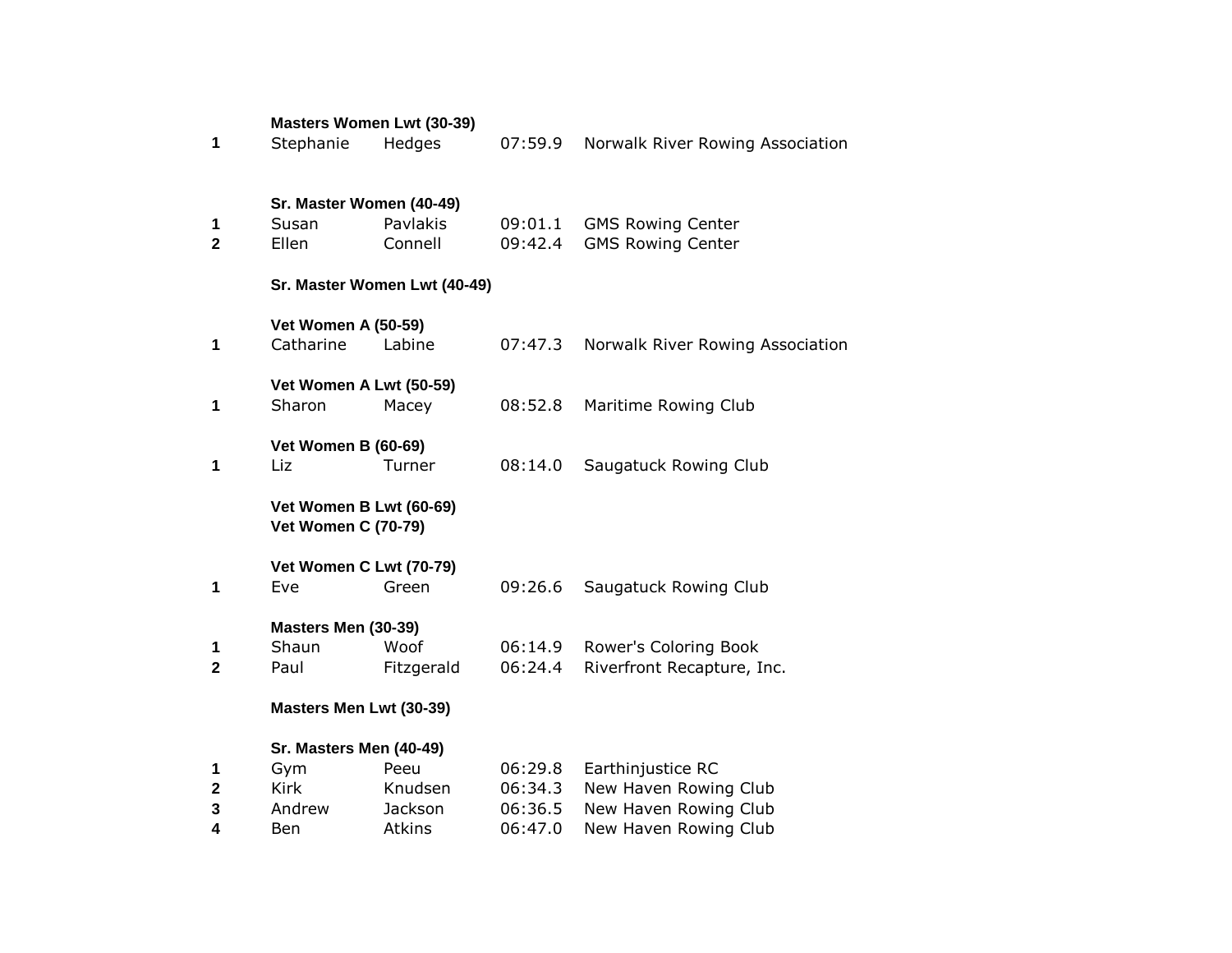| 5              | Christopher                  | Ryan                        | 07:24.8 | Unaffiliated (USA)               |
|----------------|------------------------------|-----------------------------|---------|----------------------------------|
|                | Michael                      | Pillari                     | Scratch | Convent of the Sacred Heart      |
|                |                              |                             |         |                                  |
|                |                              | Sr. Masters Men Lwt (40-49) |         |                                  |
| 1              | <b>Rick</b>                  | Klutey                      | 07:17.7 | Unaffiliated (USA)               |
|                | Vet Men A (50-59)            |                             |         |                                  |
| 1              | Mark                         | Mennin                      | 06:36.4 | Litchfield Hills Rowing Club     |
| $\mathbf 2$    | James                        | Divan                       | 06:38.6 | East End Rowing Club             |
| 3              | Michael                      | Lonski                      | 06:55.6 | <b>Greenwich Crew</b>            |
| 4              | Robert                       | Walter                      | 07:06.4 | Norwalk River Rowing Association |
| 5              | Kurt                         | Kruger                      | 07:16.6 | <b>Saugatuck Rowing Club</b>     |
| 6              | Lee                          | Smith                       | 07:17.1 | Saugatuck Rowing Club            |
| $\overline{7}$ | <b>Brent</b>                 | Haney                       | 07:35.8 | Saugatuck Rowing Club            |
|                | Stephan                      | <b>Bub</b>                  | Scratch | Saugatuck Rowing Club            |
|                |                              |                             |         |                                  |
|                | <b>Vet Men A Lwt (50-59)</b> |                             |         |                                  |
| 1              | <b>Bruce</b>                 | Johnson                     | 08:05.3 |                                  |
|                | Vet Men B (60-69)            |                             |         |                                  |
| 1              | Don                          | Loomis                      | 07:14.4 | Norwalk River Rowing Association |
| $\mathbf 2$    | Tim                          | <b>Davies</b>               | 07:15.4 | <b>GMS</b>                       |
| 3              | <b>Bob</b>                   | Carney                      | 07:56.5 | Norwalk River Rowing Association |
|                |                              |                             |         |                                  |
|                | <b>Vet Men B Lwt (60-69)</b> |                             |         |                                  |
| 1              | Stephen                      | Sirico                      | 07:16.6 | Norwalk River Rowing Association |
| $\overline{2}$ | <b>Bruce</b>                 | <b>Baggaley</b>             | 08:09.8 | Saugatuck Rowing Club            |
|                | Vet Men C (70-79)            |                             |         |                                  |
| 1              | <b>Bart</b>                  | Pasternak                   | 07:44.4 | Saugatuck Rowing Club            |
|                | <b>Vet Men C Lwt (70-79)</b> |                             |         |                                  |
|                | Vet Men D (80-89)            |                             |         |                                  |
|                | <b>Vet Men D Lwt (80-89)</b> |                             |         |                                  |
|                |                              |                             |         |                                  |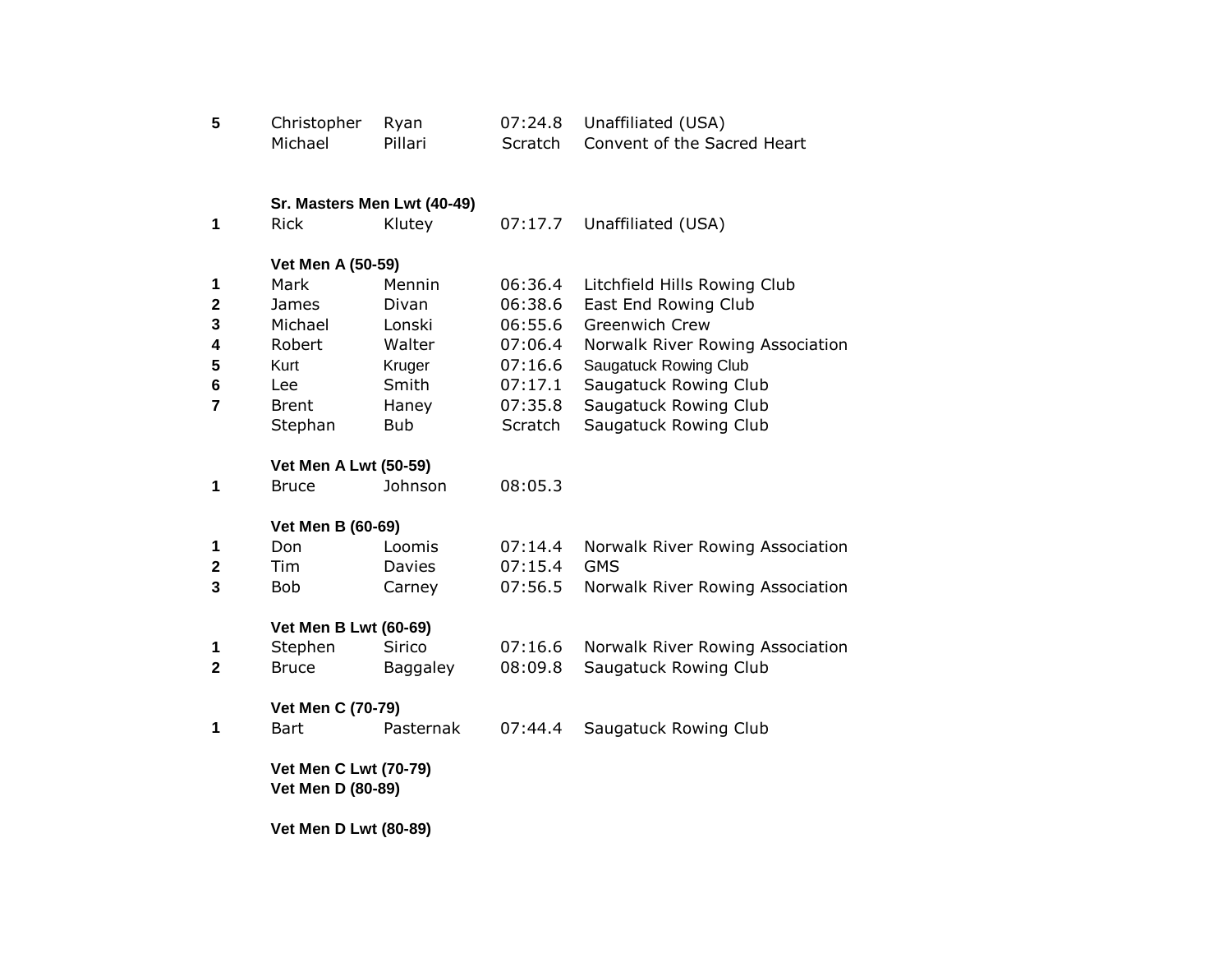| 1 | AI |
|---|----|
|---|----|

Al Chameides 11:33.4 Unaffiliated (USA)

**Jr. B Girls**

| 1              | Alexandra  | Zadravec       | 07:17.7 | Saugatuck Rowing Club               |
|----------------|------------|----------------|---------|-------------------------------------|
| $\mathbf 2$    | Caroline   | Demko          | 07:33.6 | Norwalk River Rowing Association    |
| 3              | Victoria   | <b>Babchak</b> | 07:34.2 | <b>Connecticut Boat Club</b>        |
| 4              | Margaretta | Ryan           | 07:38.9 | Convent of the Sacred Heart         |
| 5              | Alexandra  | Stonehill      | 07:39.8 | Norwalk River Rowing Association    |
| 6              | jessica    | lajoie         | 07:42.7 | <b>GMS Rowing Center</b>            |
| $\overline{7}$ | Katherine  | Squitieri      | 07:44.9 | Maritime Rowing Club                |
| 8              | Christina  | Johnson        | 07:46.2 | Saugatuck Rowing Club               |
| 9              | Sarah      | Hirshorn       | 07:50.1 | Convent of the Sacred Heart         |
| 10             | allie      | diamond        | 07:50.4 | Saugatuck Rowing Club               |
| 11             | Carly      | Berizzi        | 07:50.6 | Connecticut Boat Club               |
| 12             | Kate       | Welch          | 07:50.8 | Convent of the Sacred Heart         |
| 13             | Tessa      | <b>Dikkers</b> | 07:51.7 | Pelham Community Rowing Association |
| 14             | Alexandra  | Savoca         | 07:51.9 | Maritime Rowing Club                |
| 15             | Margaret   | Dunne          | 07:53.1 | Convent of the Sacred Heart         |
| 16             | Mary       | Campbell       | 07:53.6 | Maritime Rowing Club                |
| 17             | Kendra     | Shutts         | 07:55.1 | <b>Connecticut Boat Club</b>        |
| 18             | Allie      | Schachter      | 07:57.6 | Saugatuck Rowing Club               |
| 19             | Kylie      | O'Connor       | 07:57.8 | Norwalk River Rowing Association    |
| 20             | Morgan     | Macey          | 07:59.3 | Maritime Rowing Club                |
| 21             | Courtney   | Kyritz         | 08:02.2 | <b>Connecticut Boat Club</b>        |
| 22             | Julia      | Coash          | 08:11.3 | Pelham Community Rowing Association |
| 23             | Alison     | Morrison       | 08:12.6 | Saugatuck Rowing Club               |
| 24             | Nora       | Kennon         | 08:13.3 | Pelham Community Rowing Association |
| 25             | Olivia     | Watkins        | 08:15.9 | Pelham Community Rowing Association |
| 26             | Maggie     | Roberts        | 08:17.0 | <b>Connecticut Boat Club</b>        |
| 27             | Lauren     | Howe           | 08:17.2 | Maritime Rowing Club                |
| 28             | Allison    | Hoffmann       | 08:18.5 | Norwalk River Rowing Association    |
| 29             | Lauren     | Veith          | 08:18.8 | Pelham Community Rowing Association |
| 30             | Amanda     | <b>Jenkins</b> | 08:19.0 | Norwalk River Rowing Association    |
| 31             | Jenna      | Hickey         | 08:24.4 | Unaffiliated (USA)                  |
| 32             | Emily      | Caccam         | 08:24.9 | Maritime Rowing Club                |
| 33             | Kerinne    | O'Connor       | 08:27.5 | Saugatuck Rowing Club               |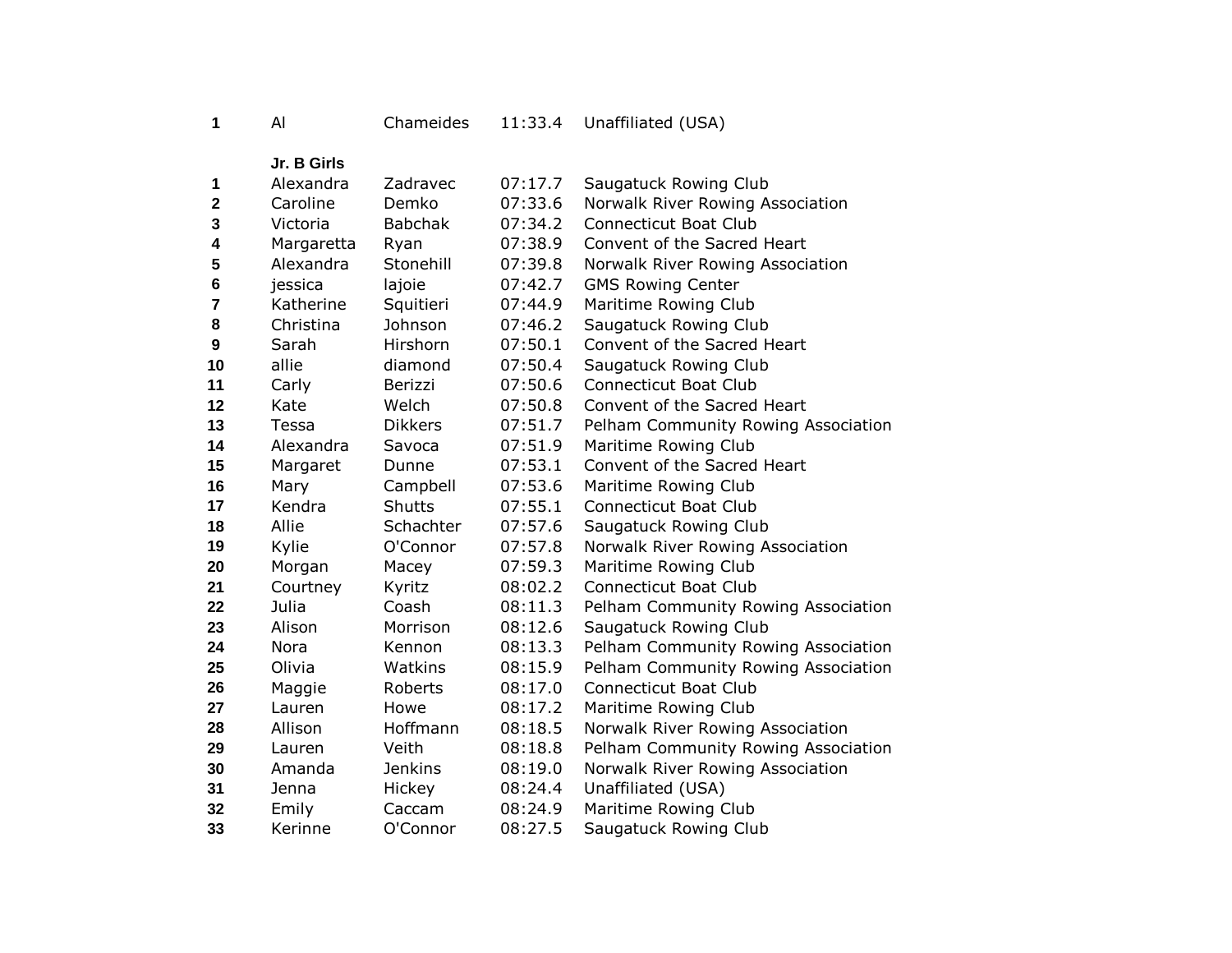| 34 | Greta         | Dorsey          | 08:29.0        | Saugatuck Rowing Club               |
|----|---------------|-----------------|----------------|-------------------------------------|
| 35 | Kate          | Cooper          | 08:29.1        | Greenwich Crew                      |
| 36 | <b>OLIVIA</b> | <b>PREHODKA</b> | 08:29.4        | Saugatuck Rowing Club               |
| 37 | Kate          | <b>Rubin</b>    | 08:30.8        |                                     |
| 38 | Alexandra     | Yanoff          | 08:31.6        | Maritime Rowing Club                |
| 39 | Camille       | Croll           | 08:35.5        | Saugatuck Rowing Club               |
| 40 | Kendall       | Vogt            | 08:36.4        | Saugatuck Rowing Club               |
| 41 | Chloe         | Lewis           | 08:37.3        | Pelham Community Rowing Association |
| 42 | Kylie         | Maier           | 08:38.0        | <b>Connecticut Boat Club</b>        |
| 43 | <b>Brenna</b> | Gilhooley       | 08:39.2        | Connecticut Boat Club               |
| 44 | Ashleigh      | McGrath         | 08:41.9        | Convent of the Sacred Heart         |
| 45 | Michelle      | Lapadula        | 08:43.1        | Pelham Community Rowing Association |
| 46 | Jillian       | <b>Baum</b>     | 08:49.5        | Saugatuck Rowing Club               |
| 47 | Clara         | Dannemann       | 08:51.8        | Saugatuck Rowing Club               |
| 48 | Caroline      | Leighton        | 08:52.0        | Pelham Community Rowing Association |
| 49 | Christine     | Quinn           | 09:03.6        | <b>Connecticut Boat Club</b>        |
| 50 | Alexandra     | Klapper         | 09:15.2        | Maritime Rowing Club                |
|    | Catherine     | Nohre           | <b>DNF</b>     | Saugatuck Rowing Club               |
|    | Anna          | Petterson       | Scratch        | Saugatuck Rowing Club               |
|    | Adrienne      | Miceli          | Scratch        | Unaffiliated (USA)                  |
|    | Devon         | Popolizio       | Scratch        | Unaffiliated (USA)                  |
|    | Emma          | Vergara         | Scratch        | Norwalk River Rowing Association    |
|    | kelsey        | brockett        | <b>Scratch</b> | The Sound School                    |
|    | Kate          | Morrell         | Scratch        | Pelham Community Rowing Association |
|    | Dionna        | Shipman         | Scratch        | The Sound School                    |

## **Jr. B Lwt Girls**

| 1            | Louisa     | Freeman      | 07:40.5 | Saugatuck Rowing Club               |
|--------------|------------|--------------|---------|-------------------------------------|
| $\mathbf{2}$ | Jo         | Gurman       | 07:41.8 | Saugatuck Rowing Club               |
| 3            | Marissa    | Catalanotto  | 07:58.3 | East End Rowing Club                |
| 4            | Connor     | Cashel       | 07:58.5 | Saugatuck Rowing Club               |
| 5            | <b>Bea</b> | Tobey        | 08:02.8 | Maritime Rowing Club                |
| 6            | Emily      | Olsen        | 08:08.0 | <b>Connecticut Boat Club</b>        |
|              | Aubrey     | Kenefick     | 08:11.7 | Maritime Rowing Club                |
| 8            | Nina       | <b>Byers</b> | 08:17.8 | Pelham Community Rowing Association |
| 9            | Hallie     | King         | 08:18.1 | Maritime Rowing Club                |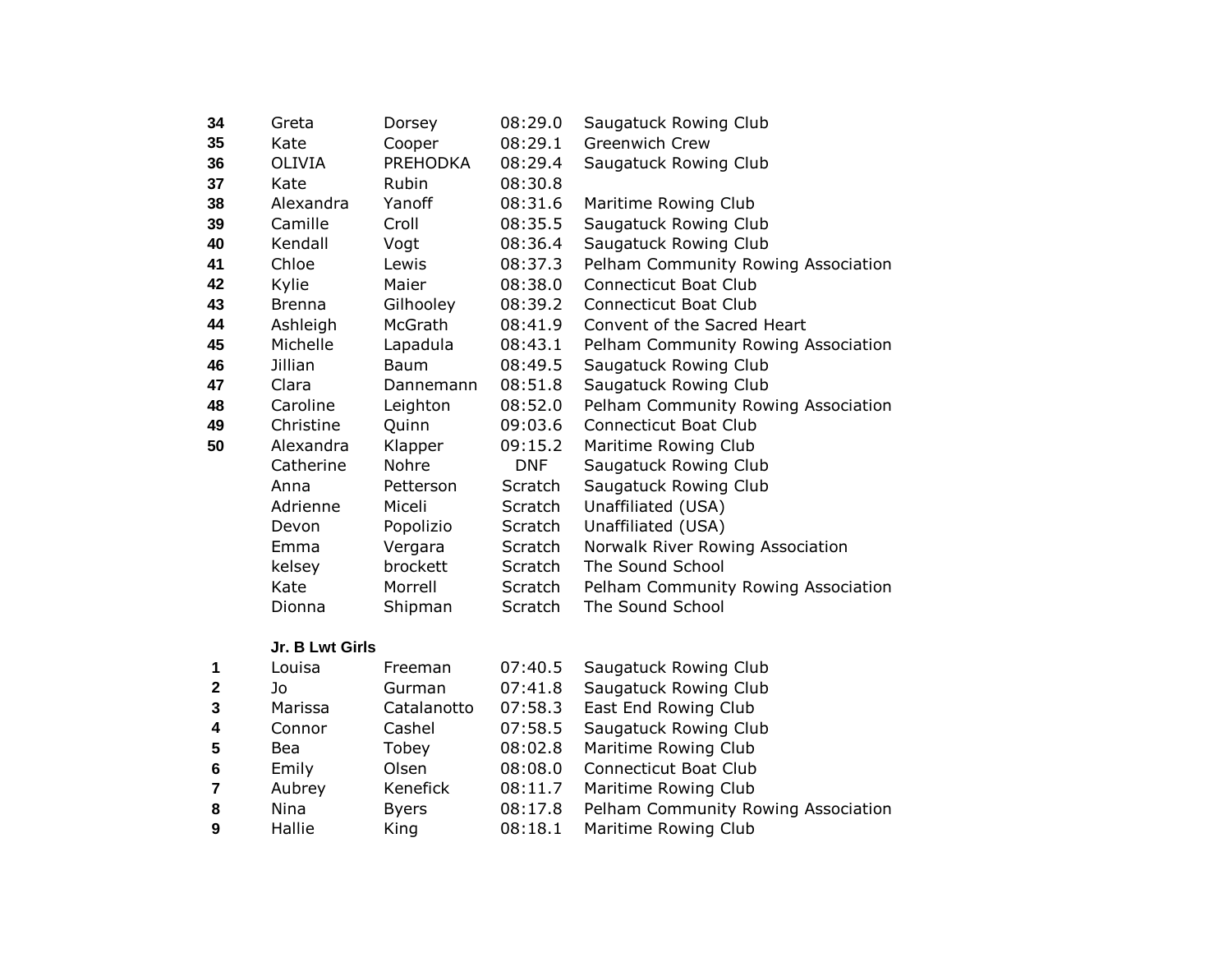| 10 | Michelle     | Muller           | 08:18.3 | Saugatuck Rowing Club               |
|----|--------------|------------------|---------|-------------------------------------|
| 11 | Alexandra    | Manning          | 08:21.1 | Saugatuck Rowing Club               |
| 12 | Kerianne     | Doran            | 08:23.6 | Convent of the Sacred Heart         |
| 13 | Mariah       | Ippolito         | 08:31.2 | Pelham Community Rowing Association |
| 14 | Lauren       | Wood             | 08:31.4 | Convent of the Sacred Heart         |
| 15 | Meredith     | Rogers           | 08:36.4 | Maritime Rowing Club                |
| 16 | Nicole       | <b>Birkhold</b>  | 08:37.2 | Connecticut Boat Club               |
| 17 | Charlotte    | Andrews          | 08:43.6 | Saugatuck Rowing Club               |
| 18 | Kaitlyn      | McCann           | 08:44.4 | Saugatuck Rowing Club               |
| 19 | Reni         | Forer            | 08:59.3 | Saugatuck Rowing Club               |
| 20 | Lauren       | Safko            | 08:59.6 | Norwalk River Rowing Association    |
| 21 | Allison      | Gurliacci        | 09:00.1 | Saugatuck Rowing Club               |
| 22 | Jessica      | <b>Beinstein</b> | 09:05.7 | Greenwich Crew                      |
| 23 | Ryan         | Burke            | 09:07.1 | SoNo Rowing                         |
| 24 | Madeline     | Holzhauer        | 09:12.4 | Saugatuck Rowing Club               |
|    | Quinn        | Gruver           | Scratch | Maritime Rowing Club                |
|    | Annika       | Heumann          | Scratch | Connecticut Boat Club               |
|    | Sophie       | Grueterich       | Scratch | Greenwich Crew                      |
|    | <b>Blake</b> | Ratner           | Scratch | Saugatuck Rowing Club               |
|    | felicity     | cain             | Scratch | Saugatuck Rowing Club               |
|    | Kaitlin      | Fierlit          | Scratch | The Sound School                    |

## **Jr. B Boys**

|              | Alex        | <b>Buck</b>    | 06:31.6 | Maritime Rowing Club                |
|--------------|-------------|----------------|---------|-------------------------------------|
| $\mathbf{2}$ | David       | Kircher        | 06:34.0 | Maritime Rowing Club                |
| 3            | Tucker      | Klutey         | 06:37.1 | Maritime Rowing Club                |
| 4            | <b>Ross</b> | Burnaman       | 06:44.4 | Maritime Rowing Club                |
| 5            | Hunter      | <b>Bingham</b> | 06:47.3 | East End Rowing Club                |
| 6            | Jake        | Petterson      | 06:50.4 | Saugatuck Rowing Club               |
| 7            | Steven      | Gerasimoff     | 06:55.1 | Maritime Rowing Club                |
| 8            | Jake        | Marshall       | 06:55.1 | Pelham Community Rowing Association |
| 9            | Alex        | Mauboussin     | 06:56.0 | New Canaan High School Crew Club    |
| 10           | Tyler       | Albarran       | 06:57.6 | Fairfield Prep                      |
| 11           | John        | Morrison       | 06:57.7 | Saugatuck Rowing Club               |
| 12           | Geoffrey    | Cloud          | 06:57.7 | Maritime Rowing Club                |
| 14           | Charlie     | Daley          | 06:58.5 | Pelham Community Rowing Association |
|              |             |                |         |                                     |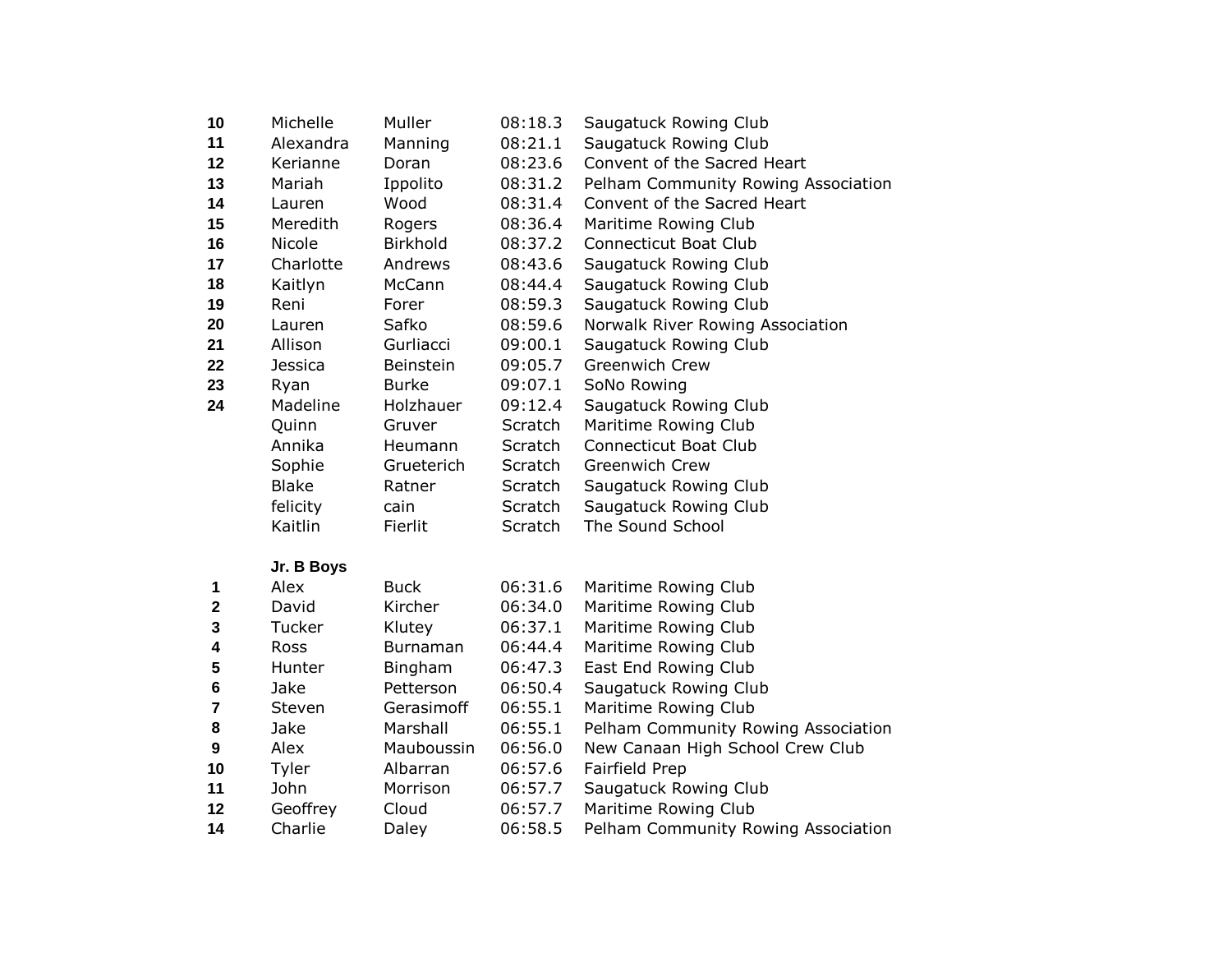| 15 | <b>Brendan</b>  | <b>Jenkins</b> | 07:01.3 | Pelham Community Rowing Association  |
|----|-----------------|----------------|---------|--------------------------------------|
| 16 | Hutch           | <b>Bryant</b>  | 07:03.8 | <b>Greenwich Crew</b>                |
| 17 | <b>Brian</b>    | Lamy           | 07:06.5 | Saugatuck Rowing Club                |
| 18 | Lachlan         | Lancaster      | 07:10.5 | Saugatuck Rowing Club                |
| 19 | Devin           | Dyson          | 07:12.1 | Saugatuck Rowing Club                |
| 20 | Harrison        | Harkey         | 07:13.0 | Maritime Rowing Club                 |
| 21 | Jansen          | van Arsdale    | 07:15.2 | Saugatuck Rowing Club                |
| 22 | Willem          | Taverna        | 07:19.0 | <b>NRRA</b>                          |
| 23 | Mike            | Senf           | 07:20.6 | <b>GMS Rowing Center</b>             |
| 25 | Matthew         | Cabarrocas     | 07:21.1 | Pelham Community Rowing Association  |
| 26 | Gabe            | Marsan         | 07:22.0 | SoNo Rowing                          |
| 27 | <b>Brian</b>    | Austin         | 07:23.7 | Fairfield Prep                       |
| 28 | Glen            | Wolyner        | 07:25.0 | Maritime Rowing Club                 |
| 29 | Evan            | McAuley        | 07:26.9 | Maritime Rowing Club                 |
| 30 | Jimmy           | Quinn          | 07:29.0 | Maritime Rowing Club                 |
| 31 | Jonathan        | Lapadula       | 07:30.5 | Pelham Community Rowing Association  |
| 32 | <b>Nicholas</b> | Weinstein      | 07:36.0 | Saugatuck Rowing Club                |
| 33 | Peter           | D'Agostino     | 07:36.6 | Greenwich Crew                       |
| 34 | Charles         | Gaglione       | 07:37.4 | New Canaan High School Crew Club     |
| 35 | Charles         | Gaglione       | 07:37.4 | Maritime Rowing Club                 |
| 36 | Michael         | Smallwood      | 07:37.4 | Saugatuck Rowing Club                |
| 37 | Joseph          | <b>Blake</b>   | 07:40.8 | <b>NRRA</b>                          |
| 38 | Stephen         | Schwartz       | 07:42.8 | Fairfield Prep                       |
| 39 | Tyler           | Rapillo        | 08:27.4 | Fairfield Prep                       |
| 40 | <b>Nicholas</b> | Rapillo        | 08:56.5 | Fairfield Prep                       |
|    | Michael         | Florentino     | Scratch | The Sound School                     |
|    | Stephen         | Mettler        | Scratch | Maritime Rowing Club                 |
|    | Emerson         | Ball           | Scratch | Fairfield Prep                       |
|    | Ryan            | Courtney       | Scratch | <b>GMS Rowing Center</b>             |
|    | Mike            | <b>Bria</b>    | Scratch | The Sound School                     |
|    | Michael         | Magid          | Scratch | Maritime Rowing Club                 |
|    | Jose            | Padilla        | Scratch | The Sound School                     |
|    | David           | Vargas         | Scratch | The Sound School                     |
|    | Charlie         | Mullaney       |         | ech difficultie Maritime Rowing Club |

**Jr. B Lwt Boys**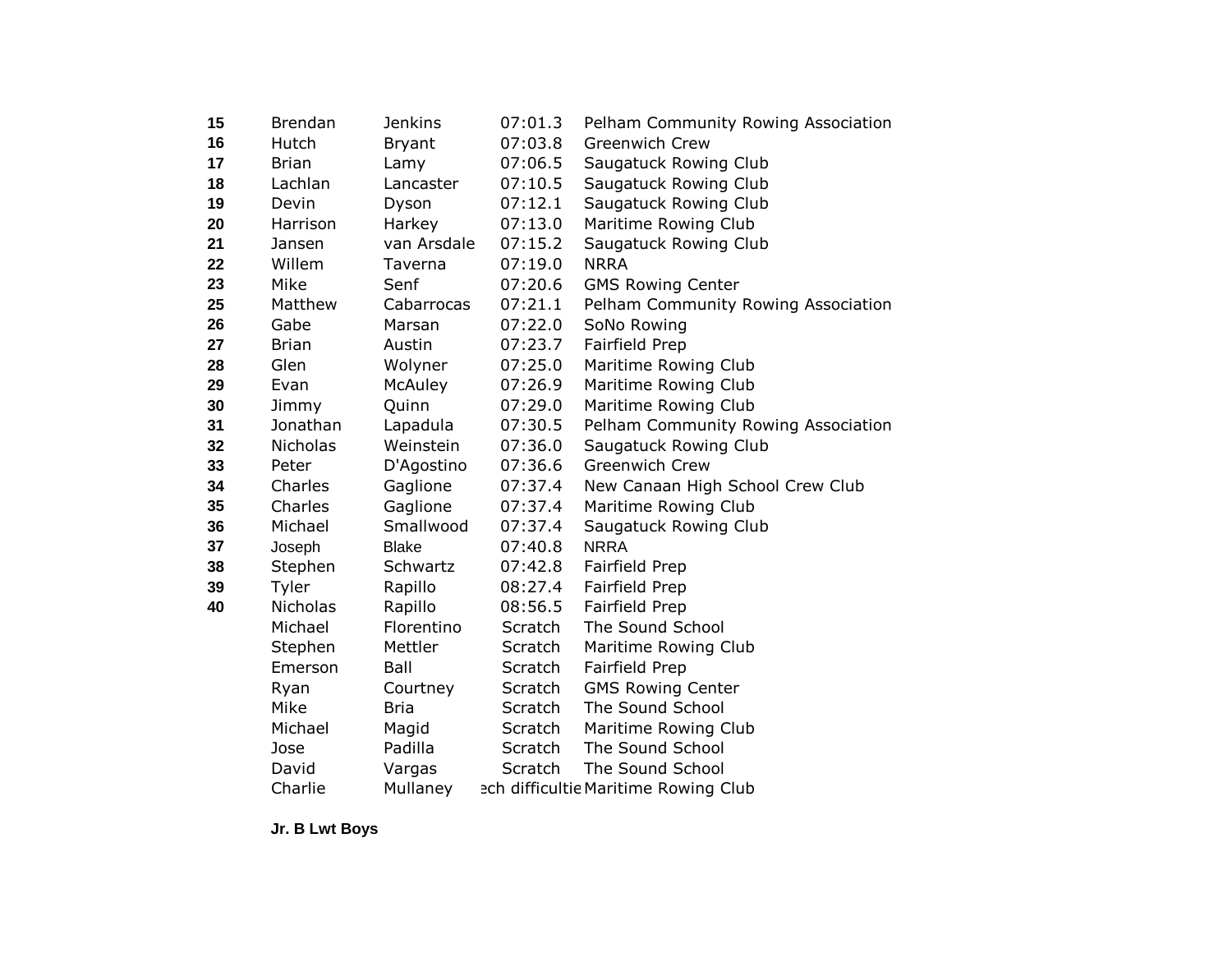| 1              | Matthew         | Podlesak       | 06:48.2 | New Canaan High School Crew Club    |
|----------------|-----------------|----------------|---------|-------------------------------------|
| $\mathbf 2$    | Ian.            | Klein          | 06:54.6 | Pelham Community Rowing Association |
| 3              | Oliver          | Grueterich     | 06:58.8 | <b>Greenwich Crew</b>               |
| 4              | Lester          | Mount, IV      | 07:00.4 | Maritime Rowing Club                |
| 5              | Kyle            | Mikesh         | 07:01.1 | Norwalk River Rowing Association    |
| 6              | Cameron         | Yates          | 07:02.0 | Saugatuck Rowing Club               |
| $\overline{7}$ | William         | Ritter         | 07:02.9 | Saugatuck Rowing Club               |
| 8              | John            | Oswald         | 07:06.4 | <b>Greenwich Crew</b>               |
| 9              | Dan             | O'Neill        | 07:06.9 | East End Rowing Club                |
| 10             | Vaughan         | <b>Merrick</b> | 07:08.8 | Greenwich Crew                      |
| 11             | Erik            | Divan          | 07:11.4 | East End Rowing Club                |
| 13             | Evan            | Turiano        | 07:11.4 | New Canaan High School Crew Club    |
| 14             | Lucas           | Colagrossi     | 07:13.4 | <b>Greenwich Crew</b>               |
| 15             | <b>Nikolas</b>  | Cirillo        | 07:13.4 | Fairfield Prep                      |
| 16             | Daniel          | Boyle          | 07:15.4 | Fairfield Prep                      |
| 17             | Merritt         | Cullman        | 07:15.8 | Maritime Rowing Club                |
| 18             | <b>Blake</b>    | Lange          | 07:21.2 | Maritime Rowing Club                |
| 19             | Jake            | Gepfert        | 07:22.1 | Fairfield Prep                      |
| 20             | Gene            | Tsai           | 07:22.2 | Saugatuck Rowing Club               |
| 21             | Christoph       | <b>Bub</b>     | 07:22.5 | Saugatuck Rowing Club               |
| 22             | Rex             | Rubin          | 07:24.6 | Maritime Rowing Club                |
| 23             | Patrick         | Salvatore      | 07:25.1 | Pelham Community Rowing Association |
| 24             | Christopher     | Meyer          | 07:26.0 | Fairfield Prep                      |
| 25             | Nathaniel       | Morgan         | 07:26.9 | Saugatuck Rowing Club               |
| 26             | Alastair        | Lee            | 07:27.5 | Saugatuck Rowing Club               |
| 27             | Clay            | Andrews        | 07:28.2 | Saugatuck Rowing Club               |
| 28             | Matthew         | Parrino        | 07:28.7 | Saugatuck Rowing Club               |
| 29             | Eric            | Anderson       | 07:30.5 | Greenwich Crew                      |
| 30             | <b>Jack</b>     | Craymer        | 07:32.8 | Saugatuck Rowing Club               |
| 31             | <b>Nicholas</b> | Martucci       | 07:33.3 | Fairfield Prep                      |
| 32             | Jake            | <b>Brodsky</b> | 07:33.6 | Pelham Community Rowing Association |
| 33             | James           | Wenning        | 07:33.9 | Maritime Rowing Club                |
| 34             | Chazz           | Lucenti        | 07:34.4 | Maritime Rowing Club                |
| 35             | Timmy           | Steckler       | 07:36.8 | Maritime Rowing Club                |
| 36             | <b>Bradley</b>  | Holmes         | 07:38.2 | Fairfield Prep                      |
| 37             | John            | Andrews        | 07:38.5 | Saugatuck Rowing Club               |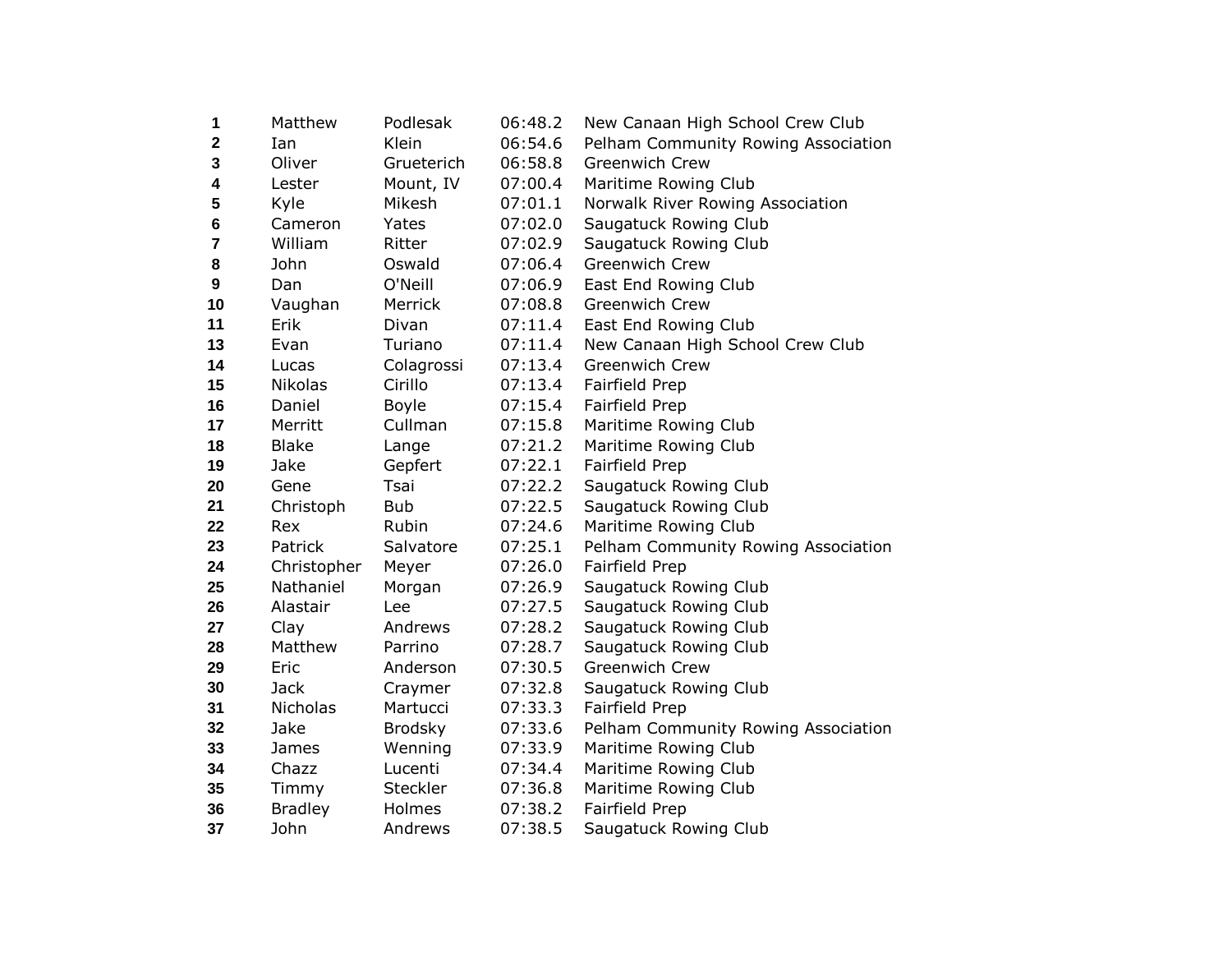| 38 | <b>Brandon</b> | Yep             | 07:39.0 | Fairfield Prep                      |
|----|----------------|-----------------|---------|-------------------------------------|
| 39 | Alex           | <b>Brannan</b>  | 07:39.1 | Maritime Rowing Club                |
| 40 | Jackson        | Vogt            | 07:39.6 | Maritime Rowing Club                |
| 41 | Max            | Kantor          | 07:40.7 | Maritime Rowing Club                |
| 42 | Daniel         | Crowley         | 07:40.9 | New Canaan High School Crew Club    |
| 43 | <b>Ross</b>    | Hurlock         | 07:41.4 | Maritime Rowing Club                |
| 44 | Andrew         | Senesac         | 07:43.4 | Saugatuck Rowing Club               |
| 45 | <b>Steven</b>  | <b>Ross</b>     | 07:46.5 | Maritime Rowing Club                |
| 46 | Stephen        | Cadoux          | 07:49.5 | Fairfield Prep                      |
| 47 | Juan Pablo     | Rivera          | 07:55.4 | Maritime Rowing Club                |
| 48 | Daniel         | Ramos           | 07:55.7 | Fairfield Prep                      |
| 49 | Elliott        | Cottington      | 07:58.5 | Maritime Rowing Club                |
| 50 | Benjamin       | Shey            | 07:58.8 | Saugatuck Rowing Club               |
| 51 | Christopher    | Bayer           | 08:00.3 | Fairfield Prep                      |
| 52 | Tommy          | Garzillo        | 08:04.7 | Fairfield Prep                      |
| 53 | Reilly         | O'Neil          | 08:06.0 | Maritime Rowing Club                |
| 54 | Harrison       | Malec           | 08:09.7 | Saugatuck Rowing Club               |
| 55 | Gabe           | Grand           | 08:18.8 | Maritime Rowing Club                |
| 56 | Matthew        | Villano         | 08:20.9 | Fairfield Prep                      |
| 57 | James          | <b>DeFelice</b> | 08:32.4 | Fairfield Prep                      |
| 58 | Logan          | Forsyth         | 08:43.4 | SoNo Rowing                         |
|    | Ned            | Berman          | Scratch | Maritime Rowing Club                |
|    | <b>Steven</b>  | Nadel           | Scratch | Pelham Community Rowing Association |
|    | John           | Lawrance        | Scratch | Saugatuck Rowing Club               |
|    |                |                 |         |                                     |

## **Coxswain Girls - 1k**

| 1                       | Mary-Beth | Greer           | 03:58.6 |                                     |
|-------------------------|-----------|-----------------|---------|-------------------------------------|
| $\overline{2}$          | Genevieve | Esse            | 04:09.0 | Saugatuck Rowing Club               |
| $\mathbf{3}$            | Lauren    | Hochman         | 04:20.8 | Saugatuck Rowing Club               |
| $\overline{\mathbf{4}}$ | Katherine | Isaza           | 04:24.1 | <b>Connecticut Boat Club</b>        |
| -5                      | Ashwini   | Rao             | 04:24.7 | Maritime Rowing Club                |
| 6                       | Robin     | Ritchey         | 04:25.5 | SoNo Rowing                         |
| $\overline{7}$          | Alissa    | Hornung         | 04:29.5 | <b>Connecticut Boat Club</b>        |
| 8                       | Maggie    | <b>Hughes</b>   | 04:33.6 | Pelham Community Rowing Association |
| 9                       | Kassandra | <b>Boliakis</b> | 04:36.3 | <b>Connecticut Boat Club</b>        |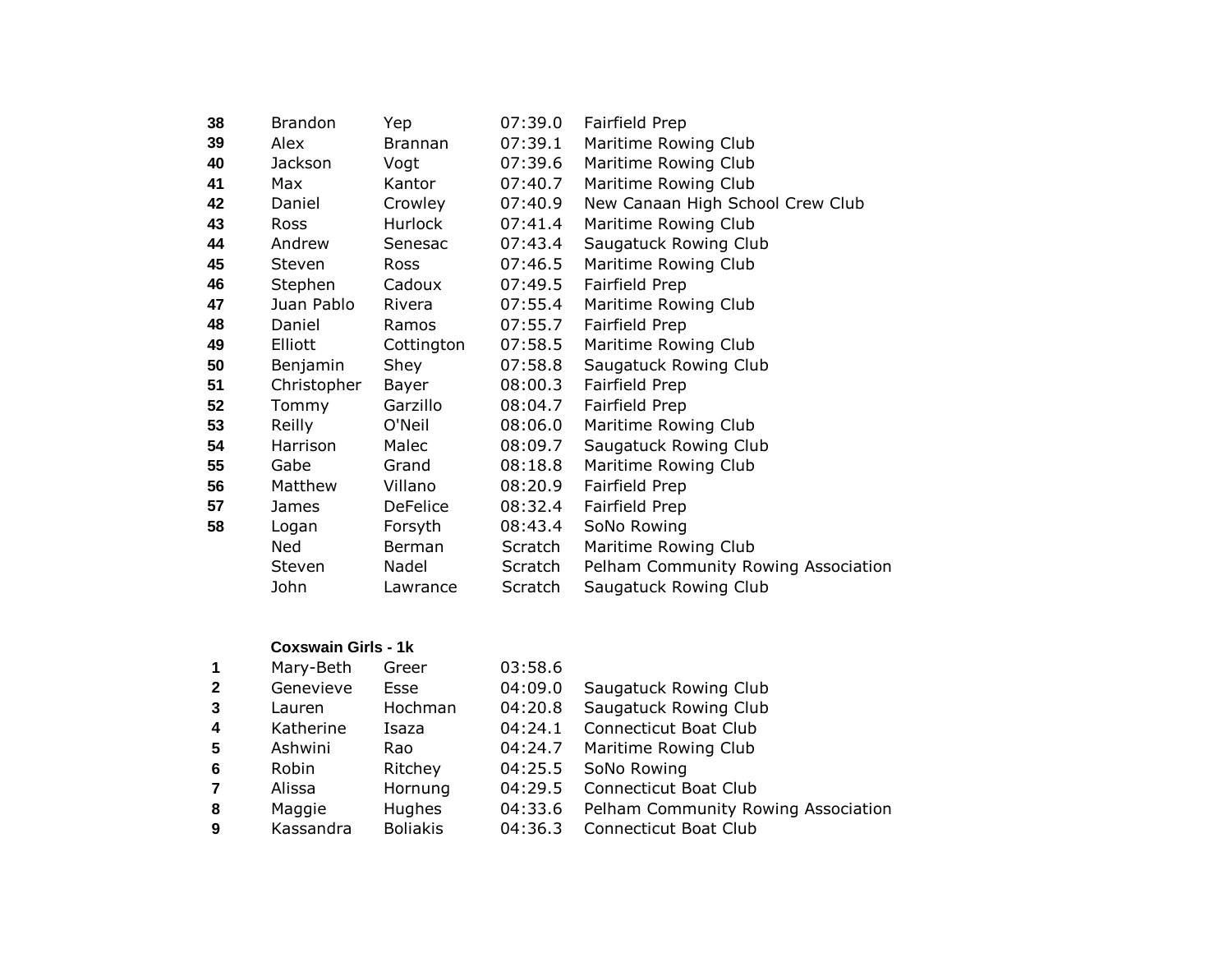| Julianna  | Carev     | 04:41.8 | Pelham Community Rowing Association        |
|-----------|-----------|---------|--------------------------------------------|
| Emma      | Lindsay   | 04:50.6 | <b>Pelham Community Rowing Association</b> |
| Kendall   | Flavin    |         | 05:00.5 SoNo Rowing                        |
| Molly     | Pekarik   | Scratch | Manhattan College                          |
| Katherine | Stevenson | Scratch | Maritime Rowing Club                       |
|           |           |         |                                            |

# **Coxswain Boys - 1k**

|                | Jack    | Carlson | 03:46.0 Saugatuck Rowing Club            |
|----------------|---------|---------|------------------------------------------|
| $\overline{2}$ | Noah    | Arthurs | 03:55.0 SoNo Rowing                      |
| $\mathbf{3}$   | Gregory | Zales   | 04:09.2 Saugatuck Rowing Club            |
| $\mathbf 4$    | Ronan   | Lane    | 04:10.4 Norwalk River Rowing Association |

|   |      | Masters Women (30-39) - 1k       |         |  |
|---|------|----------------------------------|---------|--|
|   |      | Masters Women Lwt (30-39)-1k     |         |  |
|   |      | Sr. Masters Women (40-49)-1k     |         |  |
|   |      | Sr. Masters Women Lwt (40-49)-1k |         |  |
|   |      | Vet Women A (50-59) - 1k         |         |  |
|   |      | Vet Women A Lwt (50-59) - 1k     |         |  |
|   |      | Vet Women B (60-69) -1k          |         |  |
|   |      | Vet Women B Lwt (60-69) -1k      |         |  |
|   |      | Vet Women C (70-79) -1k          |         |  |
|   |      | Vet Women C Lwt (70-79) -1k      |         |  |
|   |      | <b>Masters Men (30-39) - 1k</b>  |         |  |
|   |      | Masters Men Lwt (30-39) - 1k     |         |  |
|   |      | Sr. Masters Men (40-49) - 1k     |         |  |
|   |      | Sr. Masters Men Lwt (40-49) - 1k |         |  |
|   |      | Vet Men A (50-59) - 1k           |         |  |
| 1 | Mike | Lonski                           | 03:24.8 |  |
|   |      | Vet Men A Lwt (50-59) - 1k       |         |  |
|   |      | \\B_R\\QQ\QQ\\\\\\               |         |  |

**Vet Men B (60-69) - 1k** 

**Vet Men B Lwt (60-69) -1k 1** Stephen Sirico 03:31.8 Norwalk River Rowing Association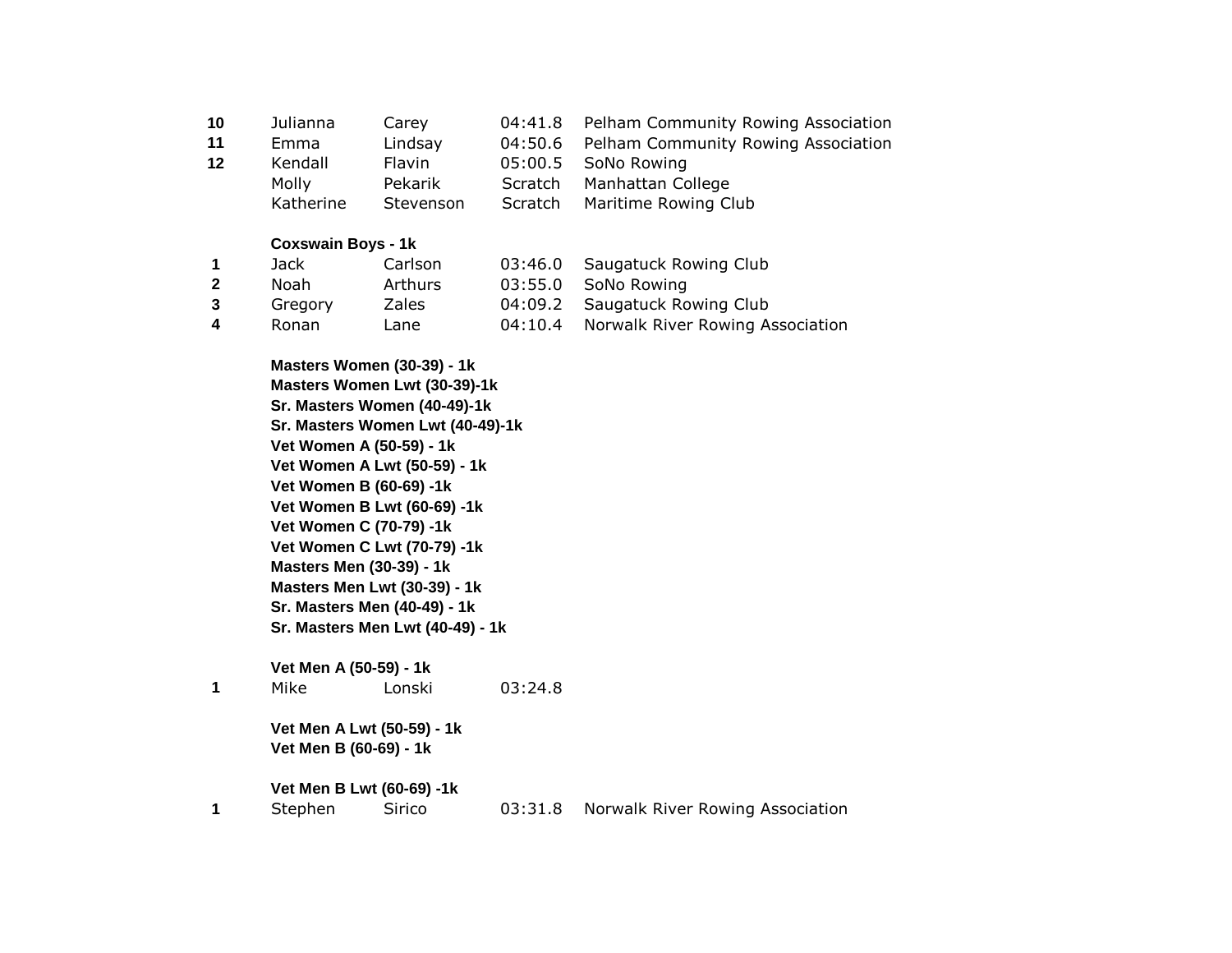**Vet Men C (70-79) - 1k Vet Men C Lwt (70-79) Vet Men D (80-89) - 1k**  Mike Pettee 05:09.5 Saugatuck Rowing Club **Vet Men D Lwt (80-89) - 1k**  Al Chameides 05:28.9 Unaffiliated (USA) Paul Green 06:38.2 Saugatuck Rowing Club **Jr. A Girls** Erin Reelick 07:12.6 Unaffiliated (USA) Caroline Habjan 07:29.9 GMS Rowing Center Maria Maydan 07:31.6 GMS Rowing Center Samantha Smolka 07:31.9 Saugatuck Rowing Club Emily Crump 07:34.3 Connecticut Boat Club Olivia Taylor 07:37.5 Connecticut Boat Club Ellie Biddle 07:37.9 Maritime Rowing Club Hannah Balikci 07:40.0 Greenwich Crew Heather Oudheusden 07:40.6 Connecticut Boat Club Christine Bragg 07:43.4 Connecticut Boat Club Pia Frascatore 07:46.6 Norwalk River Rowing Association Rachel Paterson 07:48.8 Maritime Rowing Club Alexandra Lynn 07:49.6 Connecticut Boat Club Alexa Persico 07:51.4 Maritime Rowing Club Annie Eick 07:54.0 Saugatuck Rowing Club Kaitlin Campbell 07:57.2 Pelham Community Rowing Association Alex Minicucci 07:57.7 Connecticut Boat Club Emily Wilson 07:59.8 Connecticut Boat Club Isabel Glatthorn 08:01.7 Saugatuck Rowing Club Alex Root 08:03.5 Convent of the Sacred Heart Diana Gryszkiewicz 08:03.7 Norwalk River Rowing Association Lizzy Steinborn 08:24.1 Connecticut Boat Club Amanda Sanders 08:26.4 Norwalk River Rowing Association Hannah Greenberg 08:32.9 Norwalk River Rowing Association

Susan Greenberg Scratch Saugatuck Rowing Club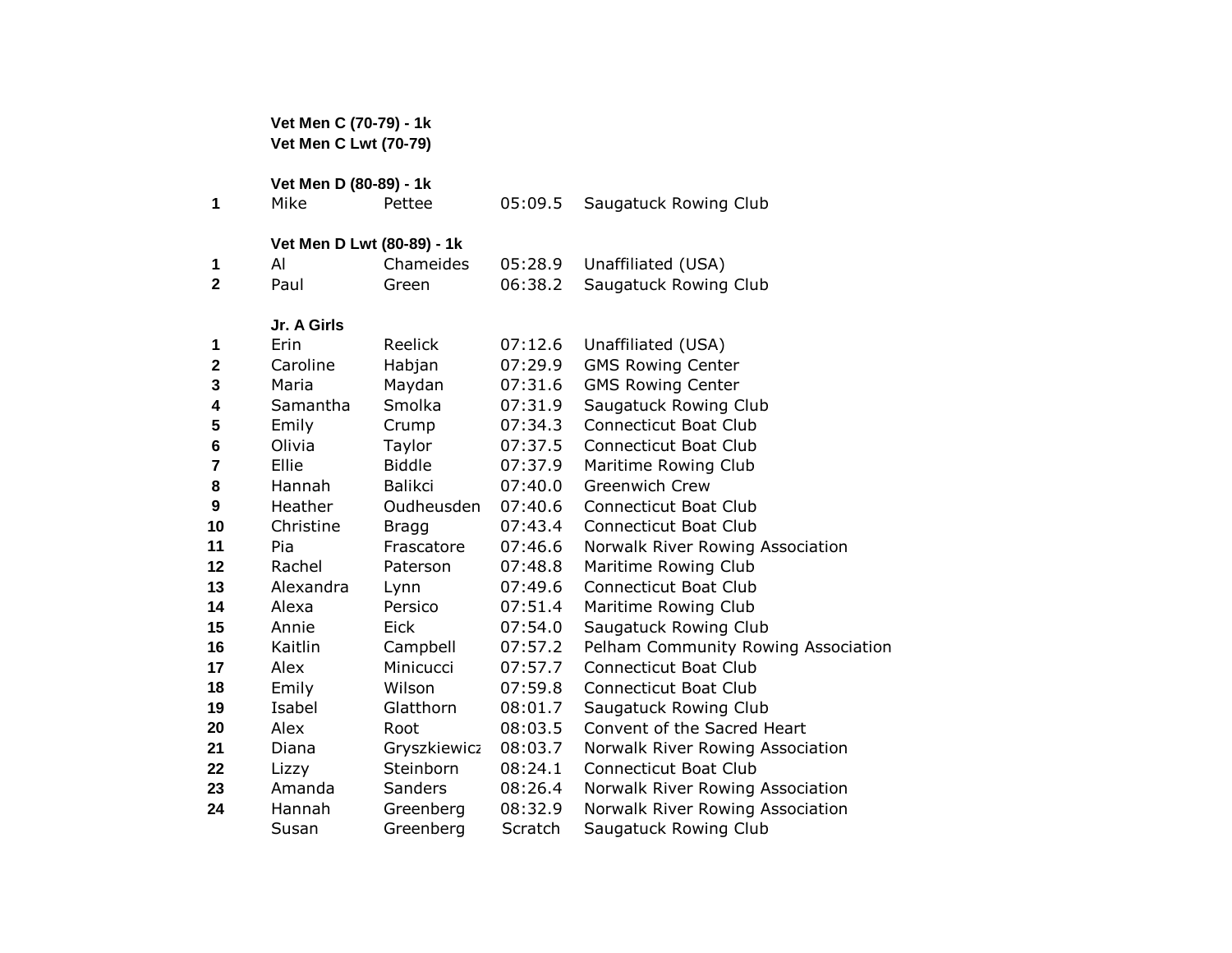| Alex          | Enzor     | <b>Scratch</b> | <b>Connecticut Boat Club</b> |
|---------------|-----------|----------------|------------------------------|
| Olympia       | Bordelon  | Scratch        | Maritime Rowing Club         |
| Lindsey       | Alpeter   | Scratch        | Convent of the Sacred Heart  |
| <b>Breezy</b> | Ferrara   | Scratch        | Saugatuck Rowing Club        |
| Megan         | Cullinane | Scratch        | Maritime Rowing Club         |
| Serra         | Oral      | Scratch        | Maritime Rowing Club         |
| Petra         | Krompaska | Scratch        | Maritime Rowing Club         |

# **Jr A Lwt Girls**

| $\mathbf 1$    | Caroline | Cochran         | 07:47.2 | Connecticut Boat Club            |
|----------------|----------|-----------------|---------|----------------------------------|
| $\overline{2}$ | Maya     | Schumer         | 07:55.4 | Saugatuck Rowing Club            |
| $\mathbf{3}$   | Lilly    | Gorman          | 07:57.7 | Maritime Rowing Club             |
| $\overline{4}$ | Georgia  | Pinter          | 07:59.1 | Saugatuck Rowing Club            |
| 5              | Sarah    | Liffmann        | 08:15.3 | <b>Connecticut Boat Club</b>     |
| 6              | Sophie   | Grueterich      | 08:17.7 | <b>Greenwich Crew</b>            |
| 7              | Victoria | Mao             | 09:00.7 | Maritime Rowing Club             |
|                | Petra    | Krompaska       | Scratch | Maritime Rowing Club             |
|                | Devon    | <b>Brameier</b> | Scratch | Norwalk River Rowing Association |
|                |          |                 |         |                                  |

# **Jr A Boys**

| 1              | Max             | Meyer-Bosse     | 06:16.2 | Saugatuck Rowing Club            |
|----------------|-----------------|-----------------|---------|----------------------------------|
| $\mathbf{2}$   | Jonathon        | Rosow           | 06:20.7 | Maritime Rowing Club             |
| 3              | Graham          | Anderson        | 06:28.3 | Saugatuck Rowing Club            |
| 4              | Henry           | Franco          | 06:35.2 | Maritime Rowing Club             |
| $5\phantom{1}$ | Griffin         | Traynor         | 06:36.3 | Saugatuck Rowing Club            |
| 6              | Jake            | Esse            | 06:39.3 | Saugatuck Rowing Club            |
| 7              | Christopher     | Williams        | 06:40.5 | <b>Brunswick School</b>          |
| 8              | Clark           | Ely             | 06:41.0 | Norwalk River Rowing Association |
| 9              | Ben             | Klaff           | 06:48.6 | Kent School                      |
| 10             | Alex            | Vogt            | 06:49.7 | Saugatuck Rowing Club            |
| 11             | Walker          | Haynes          | 06:55.5 | Fairfield Prep                   |
| 12             | <b>Nickolas</b> | <b>Bortells</b> | 06:59.7 | Saugatuck Rowing Club            |
| 13             | <b>Brendan</b>  | Doran           | 07:17.8 | Fairfield Prep                   |
| 14             | Mitchell        | Wolfe           | 07:28.0 | Saugatuck Rowing Club            |
|                | Scott           | Yanoff          | Scratch | Maritime Rowing Club             |
|                | razvan          | breban          | Scratch | Saugatuck Rowing Club            |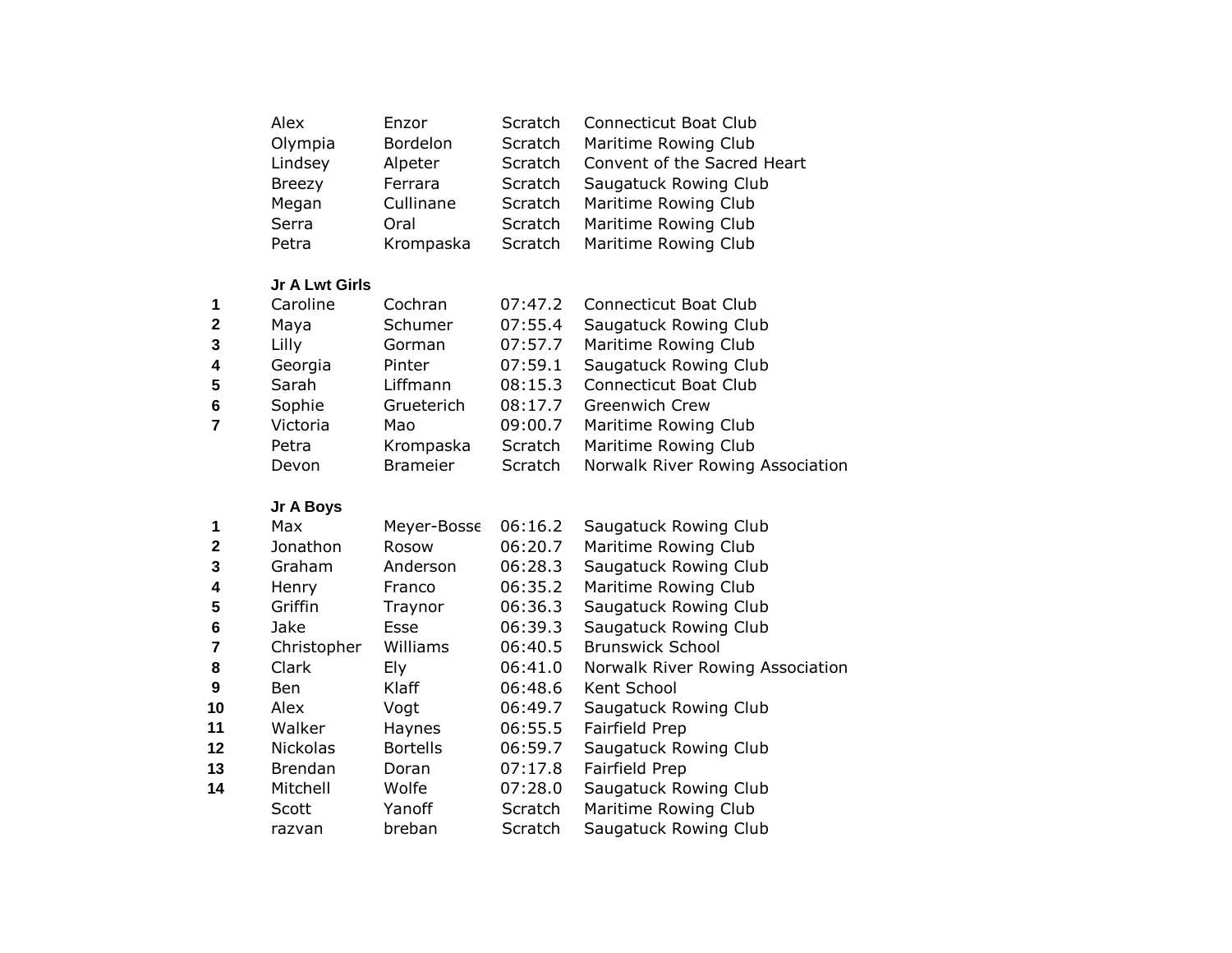| Arthur         | Roski          | Scratch        | Maritime Rowing Club                        |
|----------------|----------------|----------------|---------------------------------------------|
| Collin         | Hill           | Scratch        | Maritime Rowing Club                        |
| <b>MATTHEW</b> | <b>PALMER</b>  |                | Scratch Pelham Community Rowing Association |
| Robert         | <b>Bottone</b> | Scratch        | Saugatuck Rowing Club                       |
| Timothy        | Wyle           | <b>Scratch</b> | Greenwich Crew                              |
| Bobby          | Wallace        | Scratch        | Fairfield Prep                              |

## **Jr A Lwt Boys**

| 1                       | Peter         | Tortora          | 06:32.5 | Maritime Rowing Club             |
|-------------------------|---------------|------------------|---------|----------------------------------|
| $\mathbf{2}$            | Palmer        | Foote            | 06:38.8 | Maritime Rowing Club             |
| 3                       | Travis        | Simon            | 06:39.5 | East End Rowing Club             |
| 4                       | Parker        | Lange            | 06:40.4 | Maritime Rowing Club             |
| 5                       | Marco         | Grant            | 06:44.9 | Saugatuck Rowing Club            |
| 6                       | Max           | Malec            | 06:51.3 | Saugatuck Rowing Club            |
| $\overline{\mathbf{r}}$ | Duncan        | Campbell         | 06:56.1 | Fairfield Prep                   |
| 8                       | <b>Brandt</b> | Beckerman        | 06:57.8 | Choate Rosemary Hall             |
| 9                       | <b>Brian</b>  | Clark            | 06:58.2 | Saugatuck Rowing Club            |
| 10                      | Samuel        | Wiley            | 06:58.7 | Maritime Rowing Club             |
| 11                      | Steve         | Venables         | 06:59.9 | Fairfield Prep                   |
| 12                      | Dan           | <b>Kerrisk</b>   | 07:01.5 | Fairfield Prep                   |
| 13                      | Sam           | Oster            | 07:04.2 | Norwalk River Rowing Association |
| 14                      | Eddy          | Nilon            | 07:06.2 | Maritime Rowing Club             |
| 15                      | <b>Nick</b>   | <b>Dickinson</b> | 07:08.0 | <b>GMS Rowing Center</b>         |
| 16                      | Alexander     | Vernon           | 07:08.5 | Maritime Rowing Club             |
| 17                      | Krishna       | Horrigan         | 07:16.2 | Norwalk River Rowing Association |
| 18                      | Andrew        | Richmond         | 07:17.6 | SoNo Rowing                      |
| 19                      | Will          | Cromwell         | 07:24.5 | Saugatuck Rowing Club            |
| 20                      | Aidan         | Lane             | 07:25.8 | Norwalk River Rowing Association |
| 21                      | Oliver        | Viera            | 07:26.2 | Maritime Rowing Club             |
| 22                      | Teymoor       | Tahabz           | 07:26.7 | Saugatuck Rowing Club            |
| 23                      | Taylor        | Wilson           | 07:30.2 | Maritime Rowing Club             |
| 24                      | Spencer       | Jafte            | 07:30.4 |                                  |
| 25                      | Luke          | Thompson         | 07:36.1 | SoNo Rowing                      |
| 26                      | <b>Brian</b>  | Nelson           | 07:48.7 | Saugatuck Rowing Club            |
| 27                      | Maxime        | Olshan-Cant      | 08:03.0 | SoNo Rowing                      |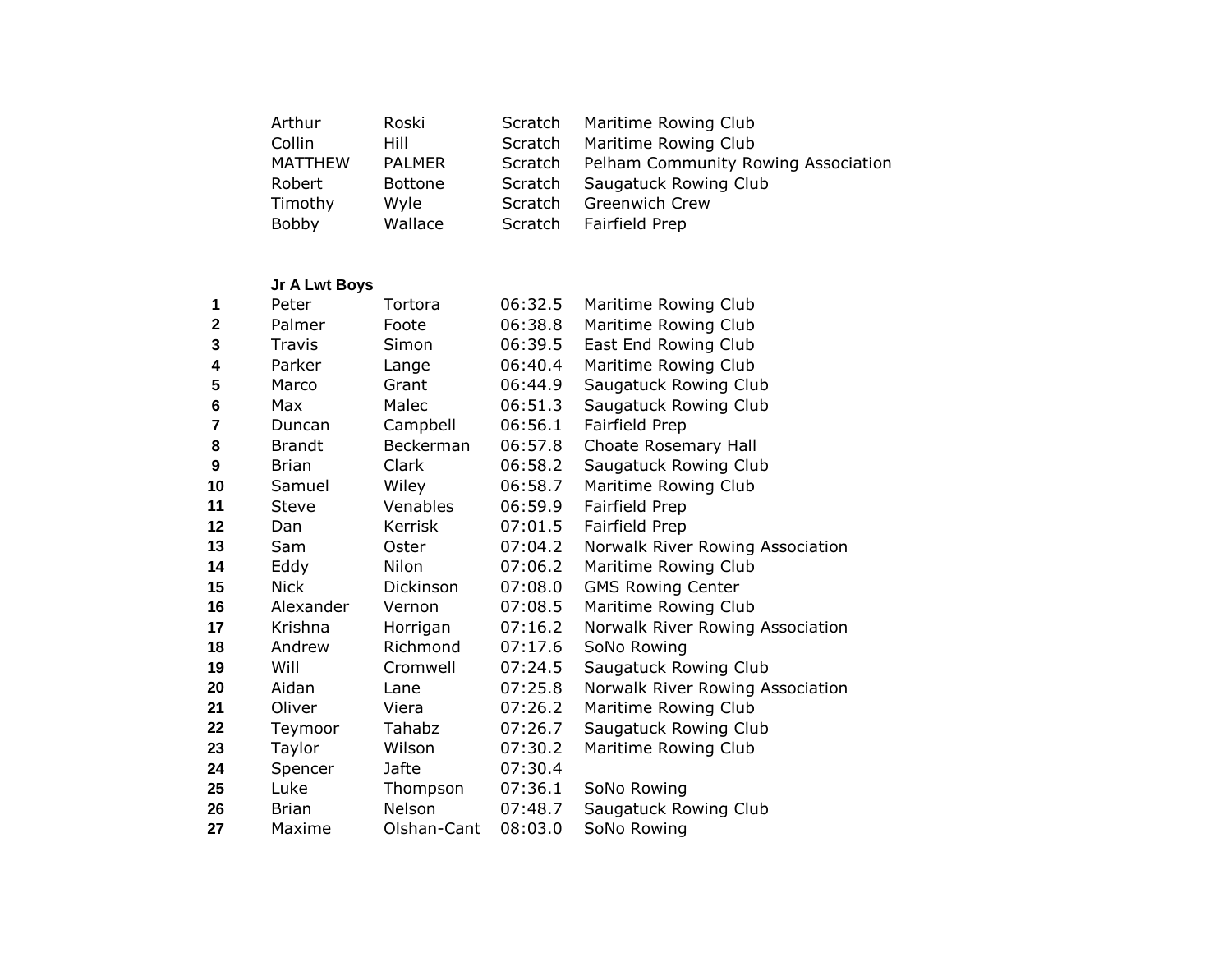| 28 | John    | Hubert         | 08:13.4 Fairfield Prep |
|----|---------|----------------|------------------------|
|    | Ben.    | Lowden         | Scratch Fairfield Prep |
|    | Charlie | <b>Shields</b> | Scratch SoNo Rowing    |

## **Open Women**

|              | Kelly     | <b>Barnes</b> | 07:27.4 | Manhattan College |
|--------------|-----------|---------------|---------|-------------------|
| $\mathbf{2}$ | Catherine | Dreyer        | 07:43.6 | Manhattan College |
| 3            | Victoria  | Santos        | 07:49.5 | Manhattan College |
| 4            | Elizabeth | Mechmann      | 08:14.9 | Manhattan College |
| 5            | Monica    | Dahl          | 08:34.0 | Manhattan College |
| 6            | Els       | Thijs         | 08:57.7 | Manhattan College |
| 7            | Andrea    | Stylianou     | 09:03.5 | Manhattan College |
| 8            | Molly     | Pekarik       | 09:43.3 | Manhattan College |
|              |           |               |         |                   |

#### **Lwt Women**

| $\overline{\mathbf{1}}$ | Emily     | Portanova | 08:35.3 | Manhattan College |
|-------------------------|-----------|-----------|---------|-------------------|
| $\mathbf{2}$            | Carolyn   | Ouest     | 08:40.3 | Manhattan College |
| - 3                     | Katarzyna | Zarzecki  | 08:54.6 | Manhattan College |
| -4                      | Tiffanny  | Jimenez   | 09:06.6 | Manhattan College |

## **Open Men**

| $\overline{\mathbf{1}}$ | Taylor  | O'Loughlin      | 07:14.6 | Manhattan College |
|-------------------------|---------|-----------------|---------|-------------------|
| - 2                     | Michael | Cox             | 07:22.5 | Manhattan College |
| - 3                     | Alex    | <b>Neris</b>    | 08:06.8 | Manhattan College |
| -4                      | Anthony | <b>Bruzzone</b> | Scratch | Manhattan College |

## **Lwt Men**

|    | Joseph  | Cipolla   | 07:10.5 | Manhattan College |
|----|---------|-----------|---------|-------------------|
| -2 | Walter  | Trapp     | 07:14.2 | Manhattan College |
| -3 | Kevin   | O'Connell | 07:24.5 | Manhattan College |
| -4 | William | Shanahan  | 07:25.3 | Manhattan College |
| -5 | Greg    | Pasalides | 07:41.7 | Manhattan College |
| 6  | John    | Cox       | 08:16.0 | Manhattan College |